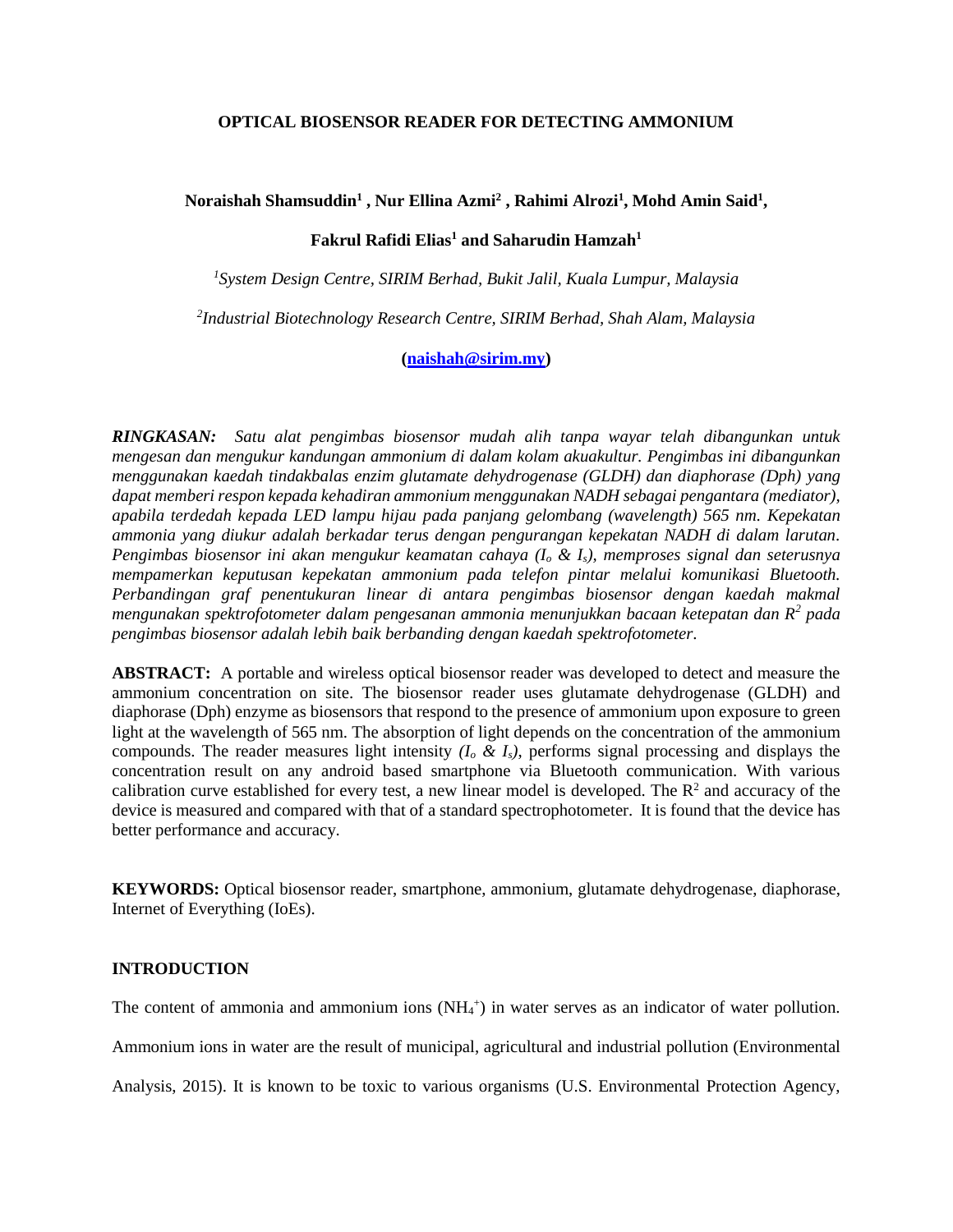1987; Kwan, R.C.H., 2005). Excess ammonium in the ponds can cause direct fish mortalities, a decrease in production and increased incidence of related cases. Therefore, ammonium is an important parameter in the assessment of water quality specifically used in aquaculture. The development of innovative analytical device for detecting ammonium has increased due to the increasing demand for high precision, sensitive and rapid detection in meeting the regulations on environment pollution control. In Malaysia, the maximum concentration limit of ammonium recommended by the Department of Environment (DOE) for the protection of public health is in the range of 0.1 to 2.7 mg/L (National Water Quality Standards for Malaysia, 2015). Various methods such as traditional analytical methods (chromatographic and spectroscopic) and optical biosensors are used. Traditional methods are accurate and sensitive, but require sophisticated and expensive instrumentation, expert personnel and complicated sample preparation (Long, F., 2013). Optical biosensors, although highly sensitive, portable and cost effective (Frances, S., 2008; Dey, D., 2011), require the samples to be taken to a laboratory for accurate measurement. Detection using optical biosensors is done through a standard Ultraviolet-visible (UV-Vi) spectrophotometer by measuring the absorbance, reflectance or fluorescence emissions that occur in the ultraviolet (UV), visible or nearinfrared (NIR) spectral regions (Martins, T. D., 2013). The equipment is necessary for analytical purpose but not practical and cost effective if used for ammonium measurement only. Therefore, a portable reader is essential to give rapid detection and instantaneous measurement result of ammonium concentration on site.

This paper describes the development of a portable optical reader in detecting the ammonium. The reader is developed based on the optical biosensor developed by Azmi, N. (2009; 2012) using dual enzymes, i.e. glutamate dehydrogenase (GLDH) and diaphorase (Dph) that are immobilized on a glass slide. These enzymes respond to the presence of ammonium upon exposure to light where the absorption of light depends on the concentration of ammonium compounds. A calibration curve of the absorbance versus ammonium concentration shows that as the ammonium concentration increases, the absorbance decreases. By using a UV-Vi spectrophotometer, the optical biosensor was found to have its maximum absorbance at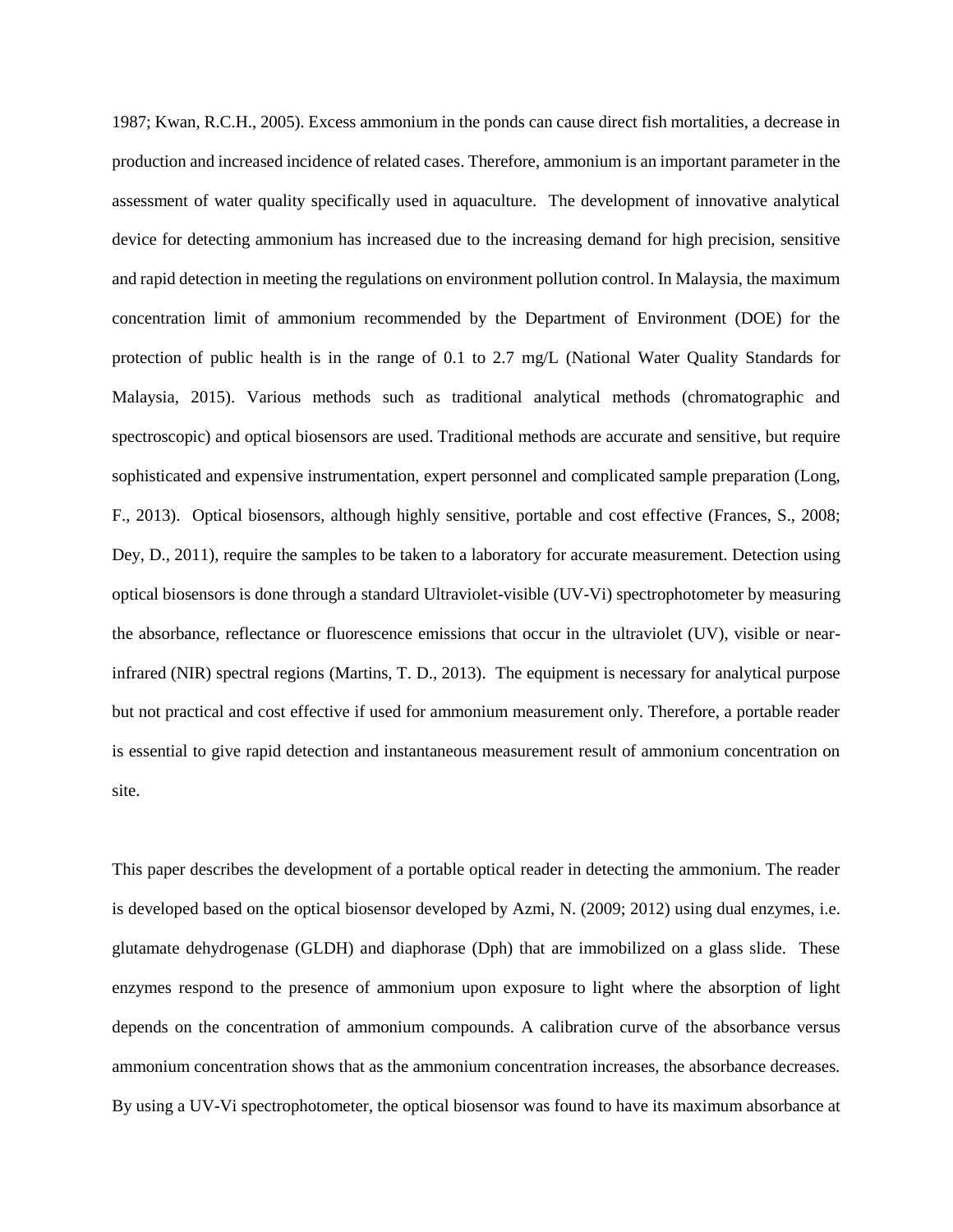the wavelength of 565 nm. The developed portable biosensor reader uses a Light Emitting Diode (LED) at this wavelength to detect and measure ammonium. A new model is predicted based on various calibration curve established in every test. The correlation coefficient  $(R^2)$  and the accuracy of the device is measured and compared with that of a standard spectrophotometer. It is found that the average accuracy of the developed reader is higher than the spectrophotometer.

# **DESIGN AND METHODS**

### **DESIGN**

The biosensor reader system consists of a portable device and android based smartphone as shown in Figure 1. An optical biosensor probe is inserted into an insertion unit (IU) of the device. The IU consists of a green LED which emits light to the biosensor probe and a photo detector that absorbs the amount of light and converts it to current signal. The green LED was chosen due to its wavelength (565 nm) which satisfies the absorbance spectrum's peak of the biosensor at various ammonium concentrations as shown in the Figure 2. An 8-bit micro controller (PIC18F452) is configured to convert the analog current signal into digital and send it to the smartphone via Bluetooth communication. A smartphone application software to calculate the absorbance was developed using Android Studio with SQLite as mobile database. The reader is battery operated and has its own charging circuitry. The block diagram of the reader system is shown in Figure 3.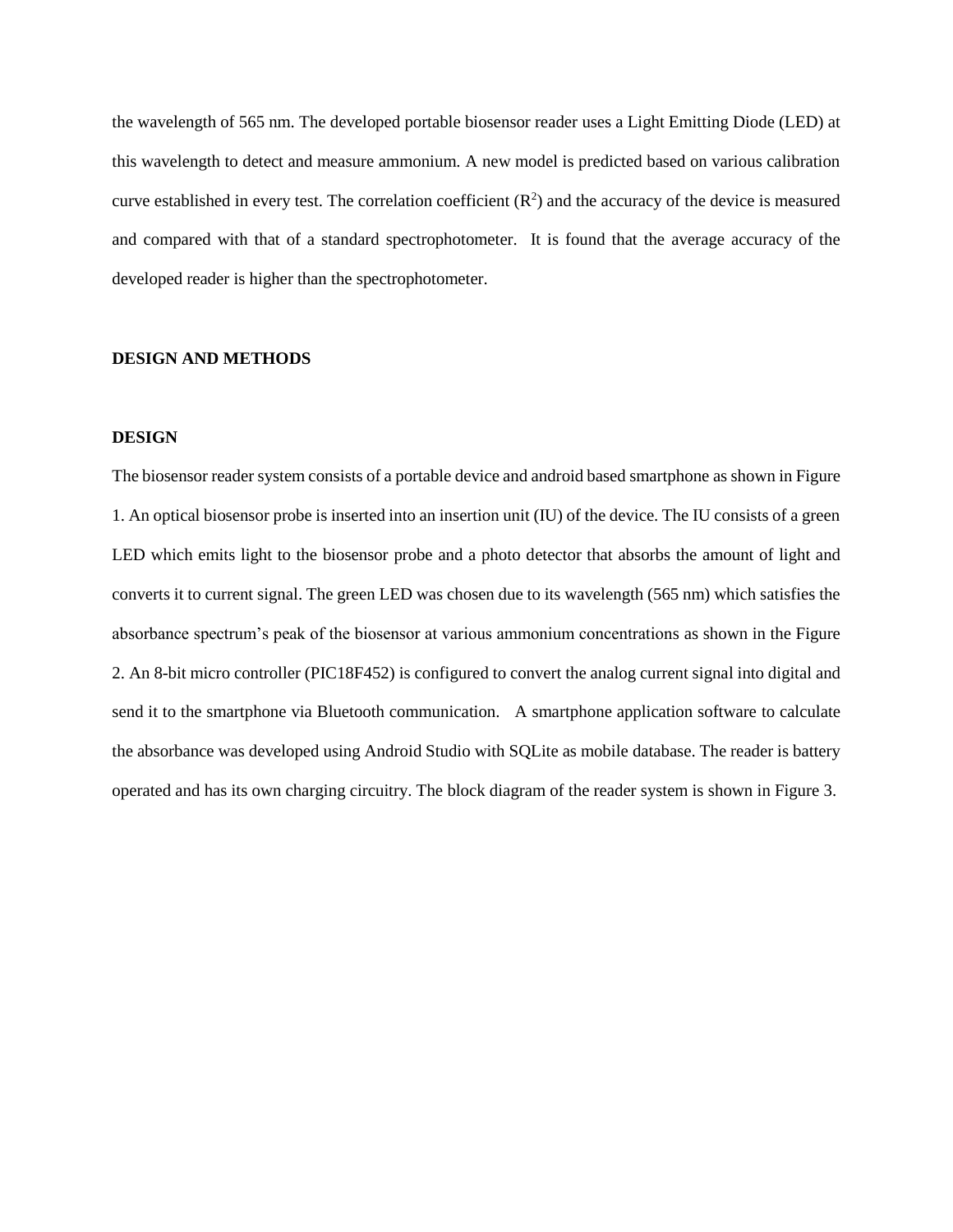



Figure 1. Biosensor Reader system Figure 2. Biosensor absorbance spectrum with various ammonium concentration



0.02 0.04 0.06 0.08 0.10 0.12 0.14

Abs (565nm)

Abs (565nm)

Figure 3. Block diagram of the biosensor reader system

Two biosensor probes are used to measure the light absorption. The first reading is taken from a controlled probe, Is, with no solutions involved whilst the second reading is taken from the probe that is dipped into thiazolyl blue tetrazolium bomide (MTT) and ammonium solution. This probe is denoted as Io.

The absorption is determined by the following formula:

$$
Absorption = -\log (I_0/I_s) \tag{1}
$$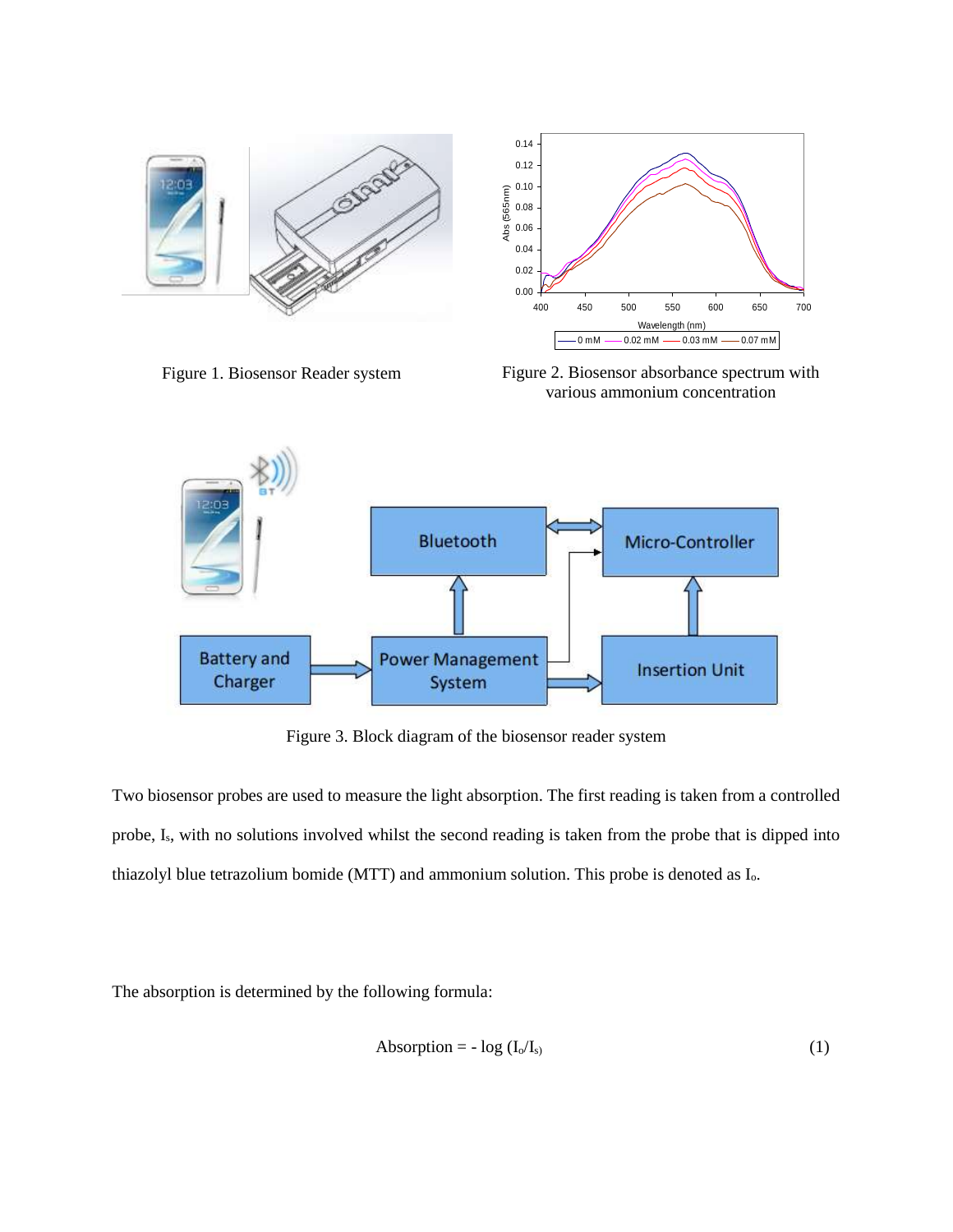The apps calculates the absorption and refers the result with the calibration curve for ammonium concentration value. Accordingly, the value is compared to DOE (Department of Environment) standard values for aquaculture system. The result will be displayed in green color if it is less than 2.7 ppm, and in red colour with high pitching sound if the result is more than 2.7 ppm.



Figure 4. Application on smartphone

### **METHODS**

Six sets of tests were performed to establish the calibration curve. Each set consists of more than 40 probes tested on seven (7) ammonium concentrations ranging from 0-10.7 ppm. The controlled probe was first measured with the standard spectrophotometer and then the biosensor reader; then followed with the probes dipped into various concentrations of ammonium.

A total of 12 calibration curves were established from the spectrophotometer and biosensor reader. All the curve shows that the absorbance is linearly related with the ammonium concentration. In estimating a new model, the average of the gradient and constant of the curves are calculated. The absorbance is recalculated using the equation of the new model, based upon the concentration range. This value is set as the threshold for the calculation of the number of tests that are true positive and true negative. True positive (TP) is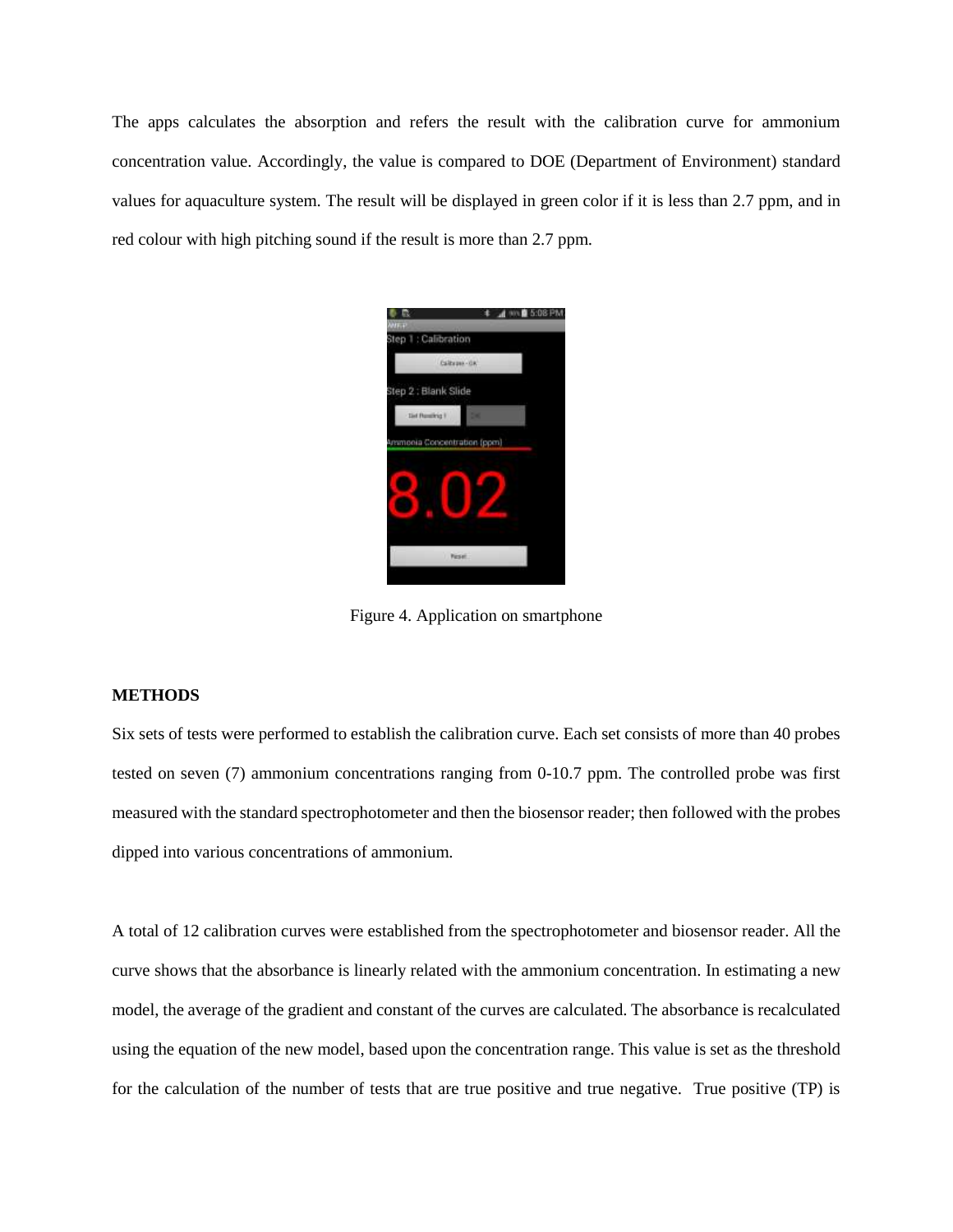positive test result when ammonium is present, while true negative (TN) is negative test result when ammonium is absent. Table 1 is used to calculate sensitivity, specificity and accuracy of both spectrophotometer and portable biosensor reader, using the following equations:

$$
Sensitivity = TP / (TP + FN)
$$
 (2)

$$
Specificity = TN / (TN + FP)
$$
 (3)

$$
Accuracy = (TP + TN) / (TP + FN + FP + TN)
$$
\n(4)

|                         |          | Ammonium present   Ammonium absent |                            |  |  |
|-------------------------|----------|------------------------------------|----------------------------|--|--|
|                         |          | <b>TRUE</b>                        | <b>FALSE</b>               |  |  |
| <b>Test</b>             | Positive | True Positive (TP)                 | <b>False Positive (FP)</b> |  |  |
| <b>Outcome</b> Negative |          | False negative (FN)                | True Negative (TN)         |  |  |
|                         |          |                                    | ◡                          |  |  |
|                         |          | sensitivity                        | spesificity                |  |  |

Table 1. Diagnostic Test Accuracy Table

# **RESULTS AND DISCUSSION**

For each set of tests, a calibration curve is plotted and comparisons are made between the spectrophotometer and developed biosensor reader. Figure 5 shows calibration curve of the first test set measured from both devices. Both curves have inverse relationship between absorbance and ammonium concentration with linear proportion. It is observed that the data taken from the developed reader has better fit with  $R^2$  of 98.6 %.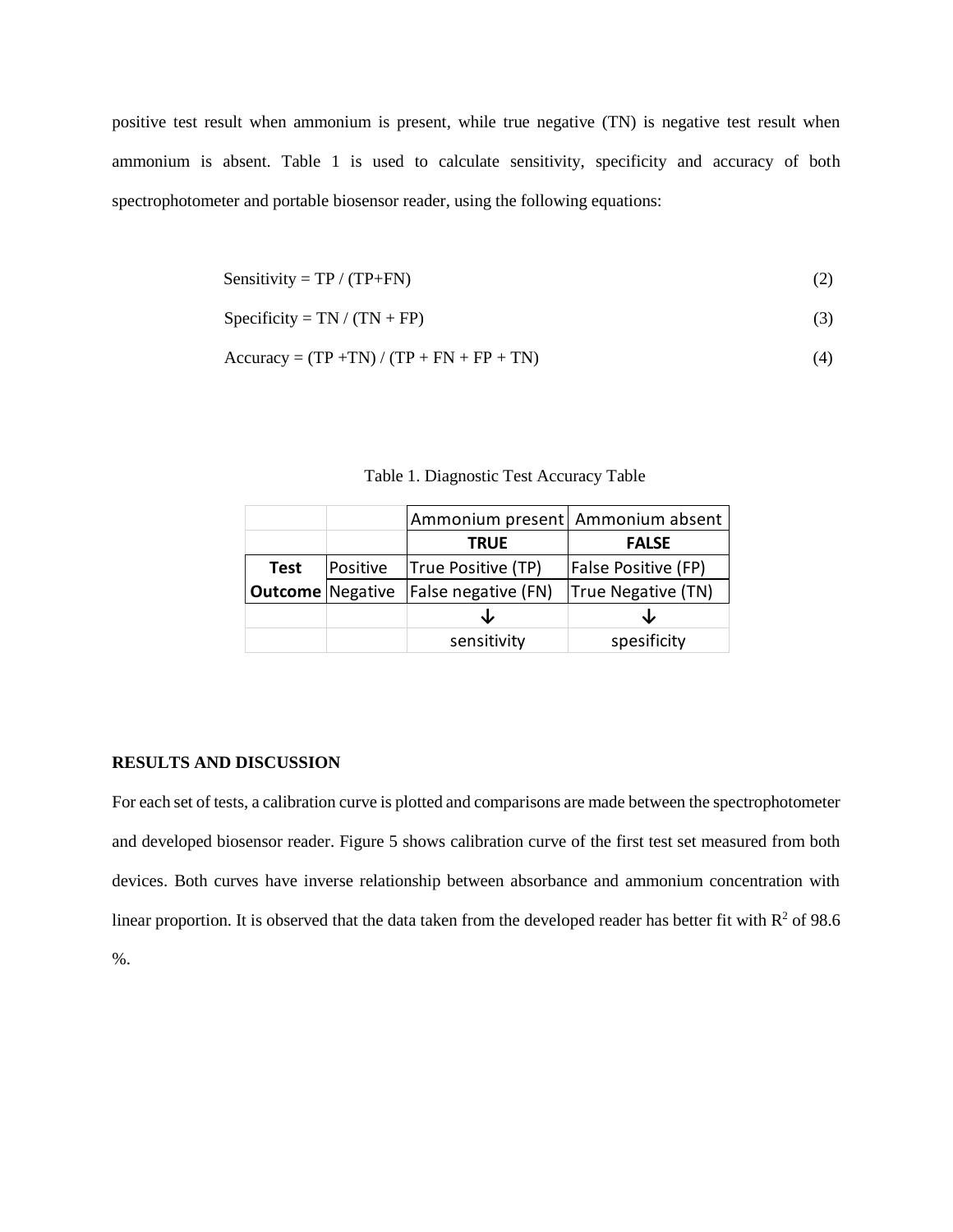

Figure 5. Calibration curve of (i) spectrophotometer, (ii) developed biosensor reader

A new model is predicted by taking the average of these linear relationships. Table 2 shows the summary of the gradient, constant and  $R^2$  value of each test set.

|          | m              |                  | c              |                  | R <sup>2</sup> |                  |
|----------|----------------|------------------|----------------|------------------|----------------|------------------|
|          | <b>Spectro</b> | <b>Developed</b> | <b>Spectro</b> | <b>Developed</b> | Spectro        | <b>Developed</b> |
| Test No. | meter          | reader           | meter          | reader           | meter          | reader           |
| t1       | $-0.0064$      | $-0.0079$        | 0.1134         | 0.0975           | 0.9567         | 0.9863           |
| t2       | $-0.0165$      | $-0.0127$        | 0.2721         | 0.1836           | 0.8054         | 0.731            |
| t3       | $-0.0137$      | $-0.0101$        | 0.1819         | 0.144            | 0.9738         | 0.9825           |
| t4       | $-0.0155$      | $-0.0129$        | 0.1814         | 0.1553           | 0.6708         | 0.8154           |
| t5       | $-0.0051$      | $-0.0055$        | 0.1069         | 0.0827           | 0.9798         | 0.9778           |
| t6       | $-0.0139$      | $-0.0077$        | 0.1778         | 0.1068           | 0.9165         | 0.9402           |
| average  | $-0.01185$     | $-0.00947$       | 0.17225        | 0.12832          | 0.88383        | 0.90553          |

Table 2. Summary of the gradient, constant and  $R^2$  value of each test set.

Out of six sets of tests, both devices have  $R^2$  values of more than 90 % for four (4) sets of tests. The highest  $R^2$  is at t5 for spectrophotometer (97.98 %) and at t1 for the developed reader (98.63 %). Average value of  $R<sup>2</sup>$  for the spectrophotometer and developed reader is 88.4 % and 90.6 % respectively.

The predicted models for both devices are:

$$
y_{\text{spectro}} = -0.01185x + 0.17225 \text{ for spectrophotometer} \tag{5}
$$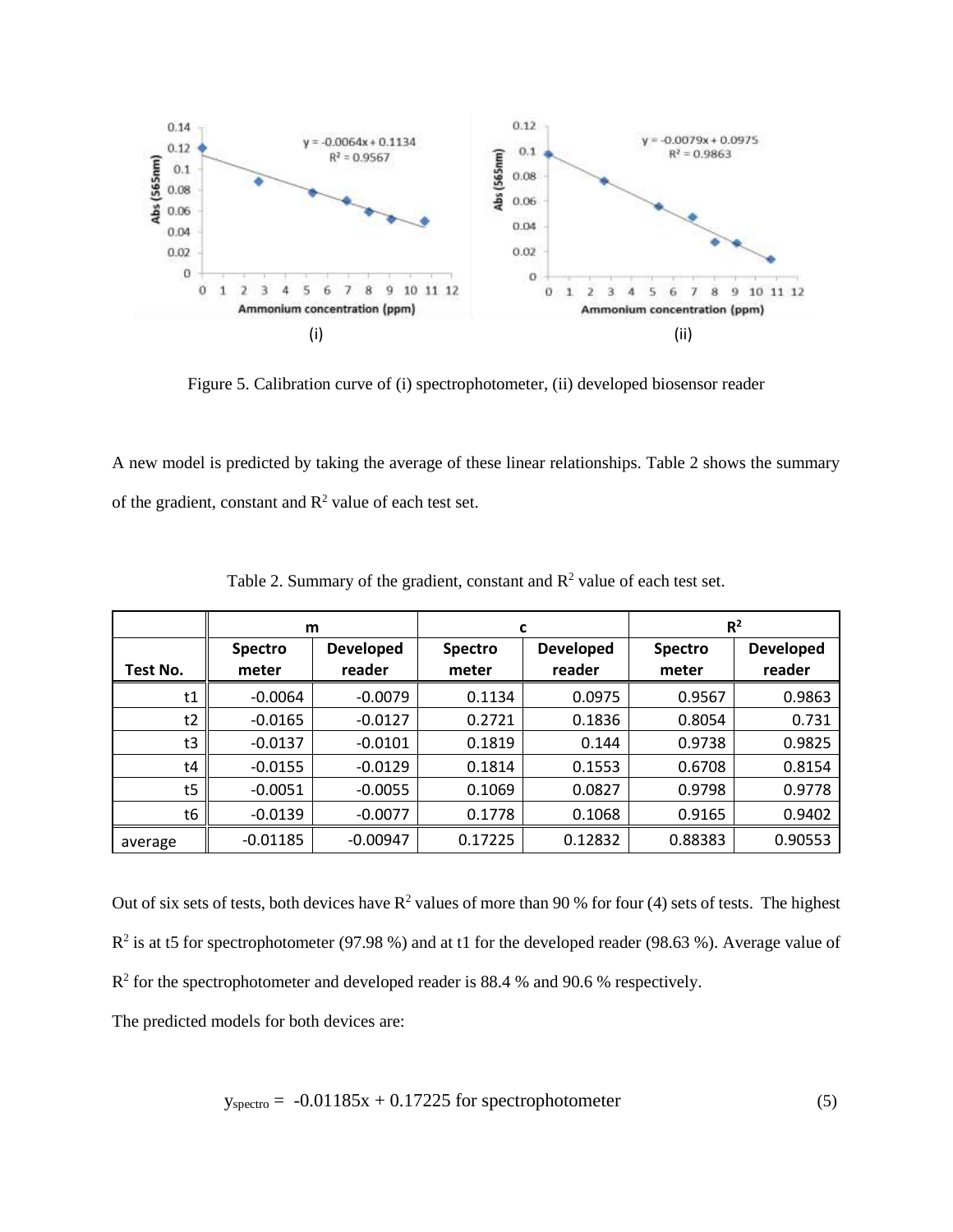The predicted model is calculated for each concentration. At concentration of 2.7 ppm (0.05 mM), it was found that the value of threshold absorbance for the spectrophotometer and developed reader is 0.14 and 0.1 respectively. If the test sets have the absorbance greater than this threshold value, the sample is considered ammonium absent and if lesser, the sample is considered ammonium present. Table 3 calculates the sensitivity, specificity and accuracy of the devices when applying the predicted model to all test sets.

|                                     |             | t1     | t2     | t3     | t4     | t5  | t6     |
|-------------------------------------|-------------|--------|--------|--------|--------|-----|--------|
| <b>DEVELOPED</b><br><b>READER</b>   | sensitivity | 100    | 86.667 | 80     | 90     | 100 | 100    |
|                                     | specificity | 0      | 83.333 | 83.333 | 58.333 | 0   | 33.333 |
|                                     | accuracy    | 72%    | 86%    | 81%    | 81%    | 71% | 81%    |
| <b>SPECTRO</b><br><b>PHOTOMETER</b> | sensitivity | 100    | 50     | 90     | 100    | 100 | 83.333 |
|                                     | specificity | 14.286 | 91.667 | 41.667 | 50.000 | 0   | 33.333 |
|                                     | accuracy    | 77%    | 62%    | 76%    | 86%    | 71% | 69%    |

Table 3. Calculation of the accuracy of the predicted model for both devices

Both developed biosensor reader and spectrophotometer has three (3) test sets of 100 % sensitivity (true positive). For specificity (true negative), spectrophotometer has one test set (t2) of 91.7 % while developed reader has two test sets (t2, t3) of 83.3 %. The average accuracy of the spectrophotometer and developed reader is 73.5 % and 78.7 %, respectively.

### **CONCLUSION**

In this study, we have developed a portable biosensor reader for measuring the ammonium based on the optical biosensor of dual enzyme system. We have also demonstrated a simple model to predict the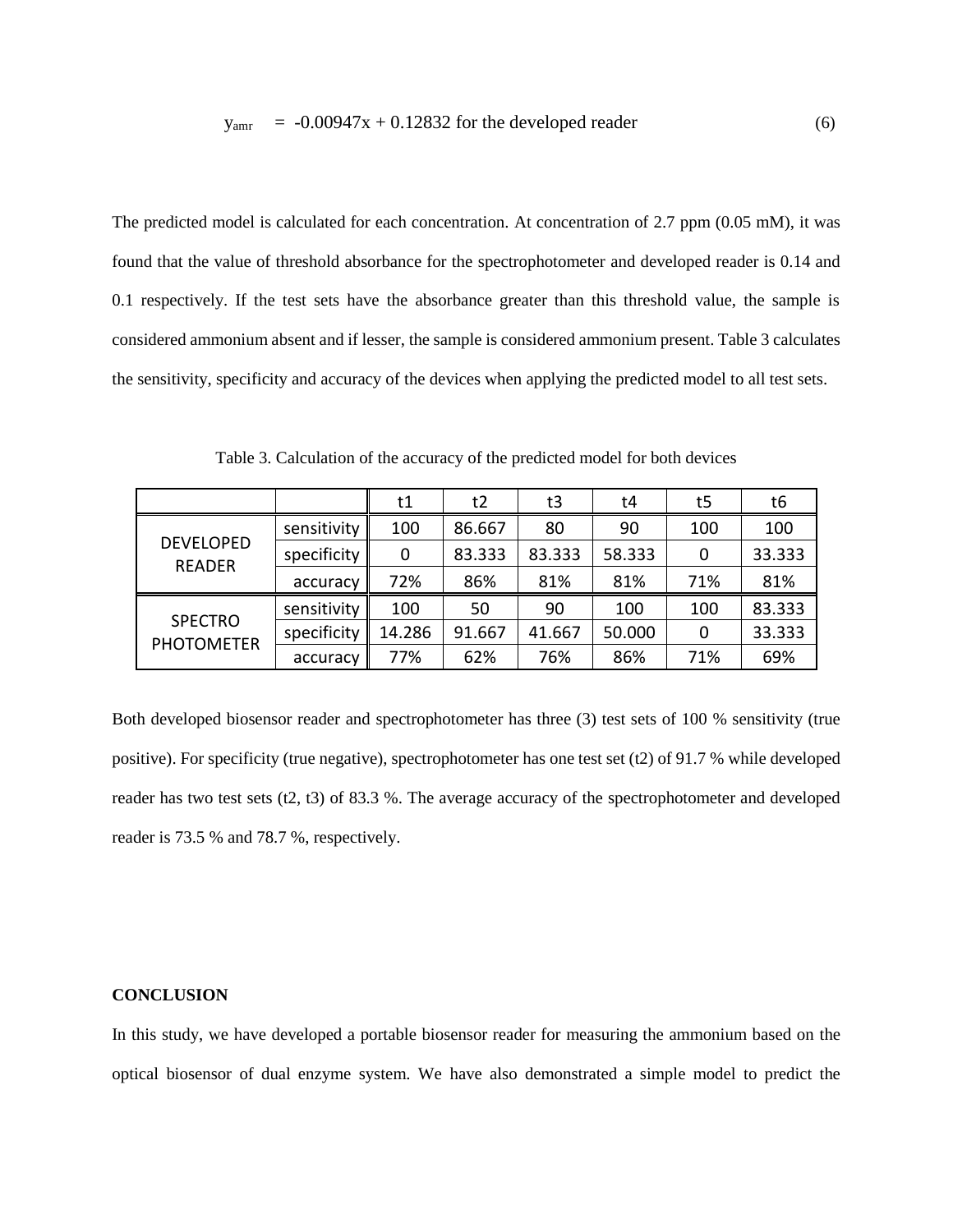absorbance by taking the average of the calibration curves obtained from both the spectrophotometer and developed reader. The developed biosensor reader exhibits better performance in determining  $\mathbb{R}^2$  and it is found to be more accurate than the spectrophotometer. It also provides an alternative method in in-situ measurement of ammonium at any site.

# **FUTURE WORK**

The study continues to perform tests of the real samples for further improvement of the accuracy result and validation of the predicted model.

# **ACKNOWLEDGEMENT**

The authors are grateful for the financial support provided by the Malaysian Agricultural Research and Development Institute (MARDI) under the project title Bio surveillance: Biosensor for the determination of ammonia in aquaculture.

# **REFERENCES**

Azmi, N., Abdullah, J., Ahmad, M., Sidek, H., Heng, L. Y. and Nadarajah, K. (2009). Biosensor based on glutamate dehydrogenase immobilized in chitosan for the determination of ammonium in water samples. *Analytical Biochemistry*, pp. 28-32

Azmi, N., Abdullah, J., Ahmad, M., Sidek, H., Heng, L. Y. and Rahman, S. A. (2012). An Optical Based Biosensor for the determination of Ammonium in Aqueous Environment. *American Journal of Analytical Chemistry*, vol 3: 364-370

Dey, D. and Goswami, T. (2011). Optical Biosensors: A revolution Towards Quantum Nanoscale Electronics Device Fabrication. *J. of Biomedicine and Biotechnology*.

Environmental analysis : Determination of Ammonium in water. 2015, May  $7<sup>th</sup>$ . Retrieved from <http://www.kii3.ntf.uni-lj.si/analchemvoc2/file.php/1/HTML/spektra/okoljske2.htm>

Frances, S. L. and Chris R. T. (2008). Optical Biosensors: Today and Tomorrow, Elsevier, 2nd edition.

Kwan, R.C.H., Hon, P.Y.T. & Renneberg, R. (2005). Amperometric determination of ammonium with bienzyme / poly(carbamoyl) sulfonate hydrogel-based biosensor, Sens. Actuat. B 107:616-622.